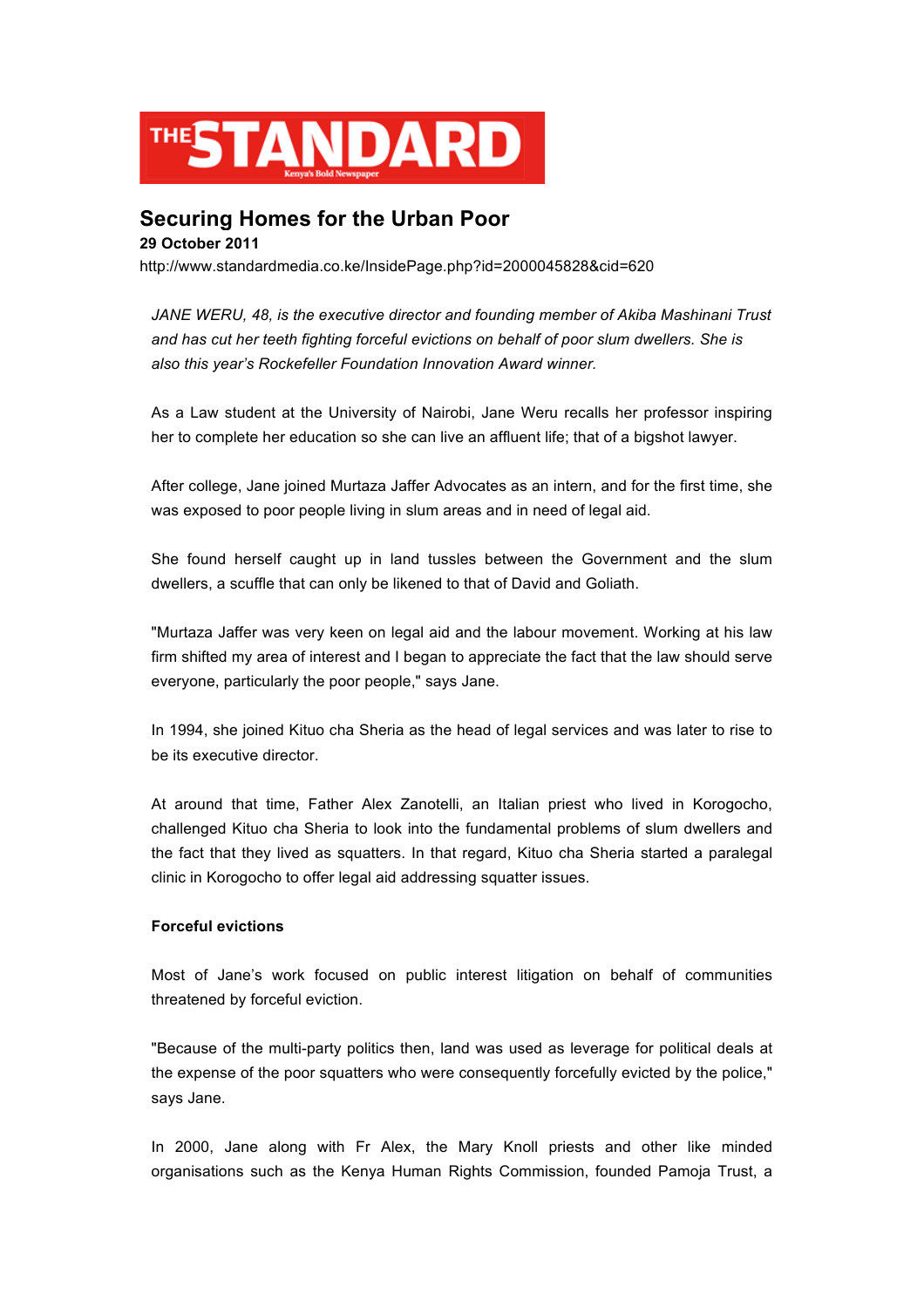non-profit organisation whose main aim was to secure land tenure for squatters in slum areas.

Pamoja Trust provided technical, legal and financial support to urban poor communities so they could work more closely with organisations such as the Slum Dwellers International, a global federation of slum dwellers, on developing solutions to their housing and land tenure problems.

They also came up with different tools to enable the Government deal with slum dwellers in a humane manner.

Through this, the slum dwellers were able to organise themselves and gather adequate information that would enable them negotiate for services. They mapped their own settlements, surveyed their populations and identified key infrastructure to develop.

Jane mobilised residents to save what they could spare and use the capital pooled to enter into negotiations with the Nairobi City Council. The slum dwellers managed to convince the council to give them land and negotiated for better services.

## **Starting small**

A case in point is that of the slum dwellers in Huruma who started saving small amounts and are now proud owners of decent homes.

"We urged them to start saving as little as Sh10 per day and deposit this into a separate account. Slowly and steadily their savings grew and we managed to plan for 1,500 household units. Of these, 250 are complete and occupied," Jane proudly offers.

This was just the beginning of what would later become a national saving network of slum dwellers — Muungano wa Wanavijiji; the Kenyan Federation of Slum Dwellers. The federation now includes more than 60,000 households in 400 informal settlements countrywide.

Jane is currently the executive director and founder member of Akiba Mashinani Trust (AMT), a non-profit organisation working on developing innovative community-led solutions to housing and land tenure problems for the urban poor in Kenya.

AMT is the financing facility of the Muungano wa Wanavijiji and Muungano Support Trust. Recently, 2,000 families in the Mukuru kwa Njenga slums were evicted from the railway reserve set aside by the Government. About 17 out of the 2,000 stranded families began frantically searching for a piece of land to relocate to, and they approached Jane and some members of AMT.